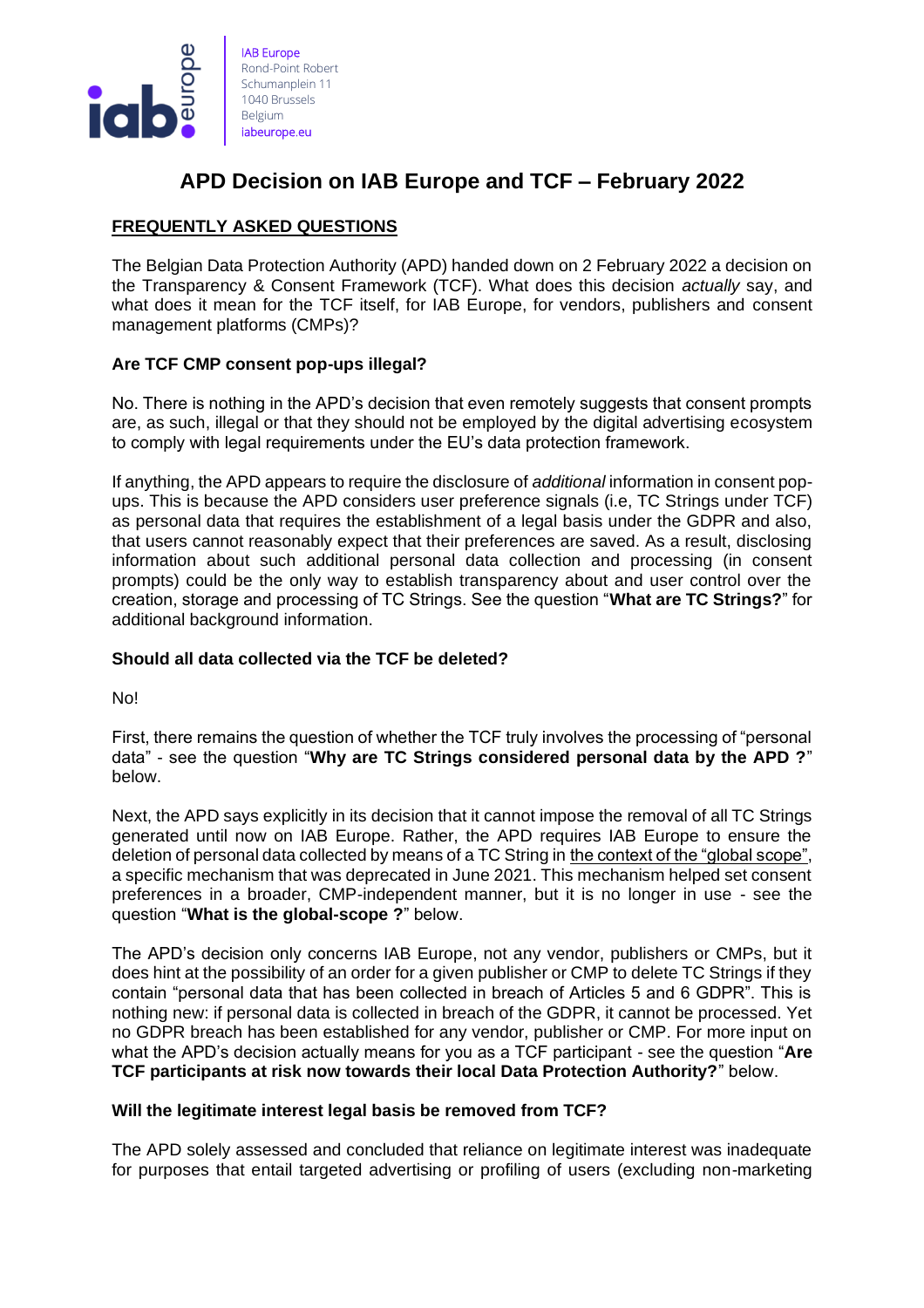

related purposes such as audience and performance measurement). It is therefore unclear if the requirement for IAB Europe to prohibit the reliance on legitimate interests as a legal ground for the processing of personal data by TCF participants shall apply to all TCF purposes or solely to purposes related to personalised advertising and profiling. Because of the lack of clarity of the APD's position on this point, IAB Europe will look at this issue in its discussions with the APD - as well as in any legal challenge, if applicable (see question "**Will IAB Europe appeal to the Market Court?"**).

## **Why are TC Strings considered personal data by the APD ?**

Although the APD considers it is not established that the TC String in itself allows for direct identification of the user due to the limited metadata and values it contains, it holds that the possibility of combining TC Strings and the IP address by CMPs means it is ultimately information about an *identifiable* user and therefore personal data. This is based on the idea that CMPs could via an Internet Service Provider link an IP address to an individual, a reasoning that is based on legal decisions in a very different context. The APD also suggests that identification is possible by linking the TC String to other data that can be used by TCF participants.

## **What legal basis could be used for the processing of TC Strings ?**

Although the APD appears to consider neither consent nor performance of a contract are available legal basis for the processing of TC String by IAB Europe, it seems legitimate interest could constitute an adequate legal basis : the APD considers that capturing users' approval and preferences to ensure and demonstrate users have validly consented to or not objected to advertising purposes may be considered a legitimate interest, and that the information processed in a TC String is limited to data strictly necessary to achieve the intended purpose. However, it notes that users must be informed about their preferences being stored in the form of a TC String, and provided with a way to exercise the right to object to such storage/processing.

#### **Will IAB Europe appeal to the Market Court?**

The decision may be appealed before the Belgian Market Court within a period of thirty days from its notification (i.e. before March 4th 2022). IAB Europe can also ask the Market Court for the suspension of enforcement until the end of the appeal process (in other words, a request to ensure that the APD decision is put on hold entirely until a decision on appeal is handed down). We are still assessing options with respect to a legal challenge.

#### **Will TCF be made into a code of conduct?**

IAB Europe has aspired to make the TCF into a GDPR Code of Conduct since the very beginning. It could very well be that adopting the actions recommended by the APD in this case would result in a Framework that is better aligned with the expectations of the APD, which could qualify it as a potential candidate for a Code, with the APD as the leading supervisory authority.

#### **Is OpenRTB illegal?**

The scope of the decision is related to IAB Europe's controllership over TC Strings, and the sanction pertains solely to this controllership. The functioning of the OpenRTB system has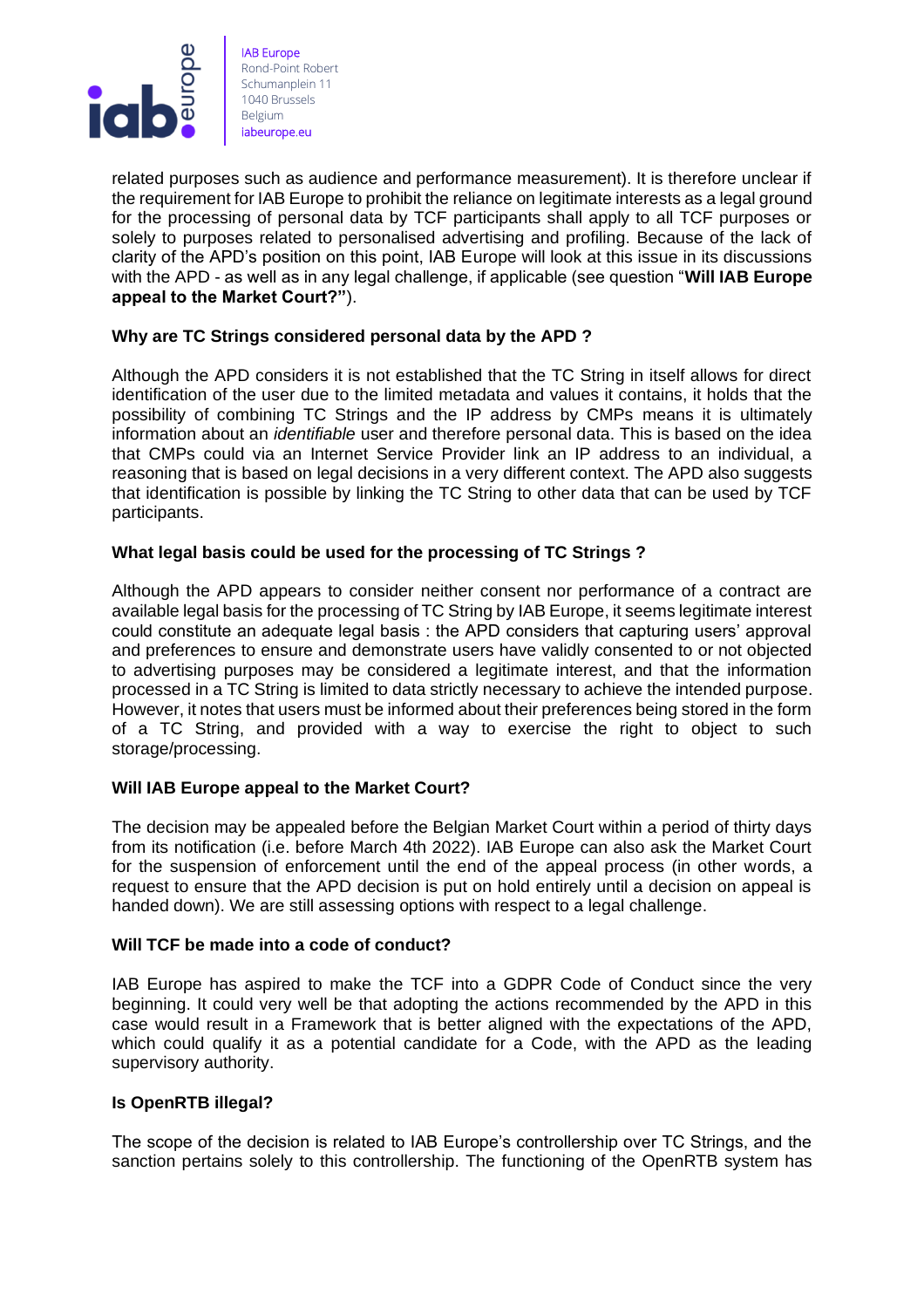

been assessed as part of the APD's analysis of the TCF and its interaction with the former, but the ruling does not directly address the legality of the OpenRTB standard.

# **What are the consequences for IAB Europe to be a Data controller of the TC String ?**

Based on guidance from other DPAs up to now and the fact that IAB Europe does not in any way process, own, or decide on the use of specific TC Strings (nor is it involved in any "coordination" of the use of TC Strings), as well as relevant case law and its own interpretation of the GDPR, IAB Europe has not considered itself to be a data controller in the context of the TCF. In its decision, though, the APD takes a different position and says that IAB Europe is a controller regarding the processing of personal data in the form of TC Strings. Yet controllers are under additional obligations according to the GDPR.

The APD decision requires IAB Europe to work with the APD to ensure that these obligations are met going forward : this includes notably establishing a legal basis for the TC String, ensuring effective technical and organisational monitoring measures in order to guarantee the integrity and confidentiality of the TC String, carrying out a data protection impact assessment (DPIA) with regard to the processing activities under the TCF and appointing a Data Protection Officer.

## **Are TCF participants at risk now towards their local Data Protection Authority?**

In principle, no - first for timing and procedural reasons, second for technical and legal reasons.

On **timing** and **procedure**, the APD decision (i) can be appealed (see question "**Will IAB Europe appeal to the Market Court?"**) and (ii) includes a grace period, in the form of first a period of two months to present a plan to the APD to take into account the APD's conclusions and in total six months to implement them. Any investigation or complaint before the end of these follow-up procedures (appeal if relevant, and APD collaboration) could be challenged as preventing the proper course of the justice system. This notably stems from the fact that many other local Data Protection Authorities have given input to the APD before it handed down its decision, as well as general principles regarding the rights of defence.

Next, from a more **technical** and **legal** perspective, the APD decision itself does not conclude that the use of TC Strings or the TCF more broadly is illegal. While it does hint in its decision that an order for a given publisher or CMP to delete TC Strings if they contain "personal data that has been collected in breach of Articles 5 and 6 GDPR", it never concludes that vendors publishers or CMPs automatically collect personal data in breach of the GDPR. In other words, the APD decision does not make it much easier for local Data Protection Authorities to attack specific vendors, publishers or CMPs.

## **Will the action plan and its execution be supervised only by the APD or by other concerned authorities as well ?**

The APD expects IAB Europe to submit an action plan within two months from the publication of the decision **to the Litigation Chamber of the Belgian Data Protection Authority**. Once the action plan is validated by the Belgian Data Protection Authority, the compliance measures should be completed within a maximum period of six months. This process will involve proposed changes to the TCF that **would need to be agreed by the existing TCF instances** (the Steering Group, the Policy working group as well as the Framework Signal working group).